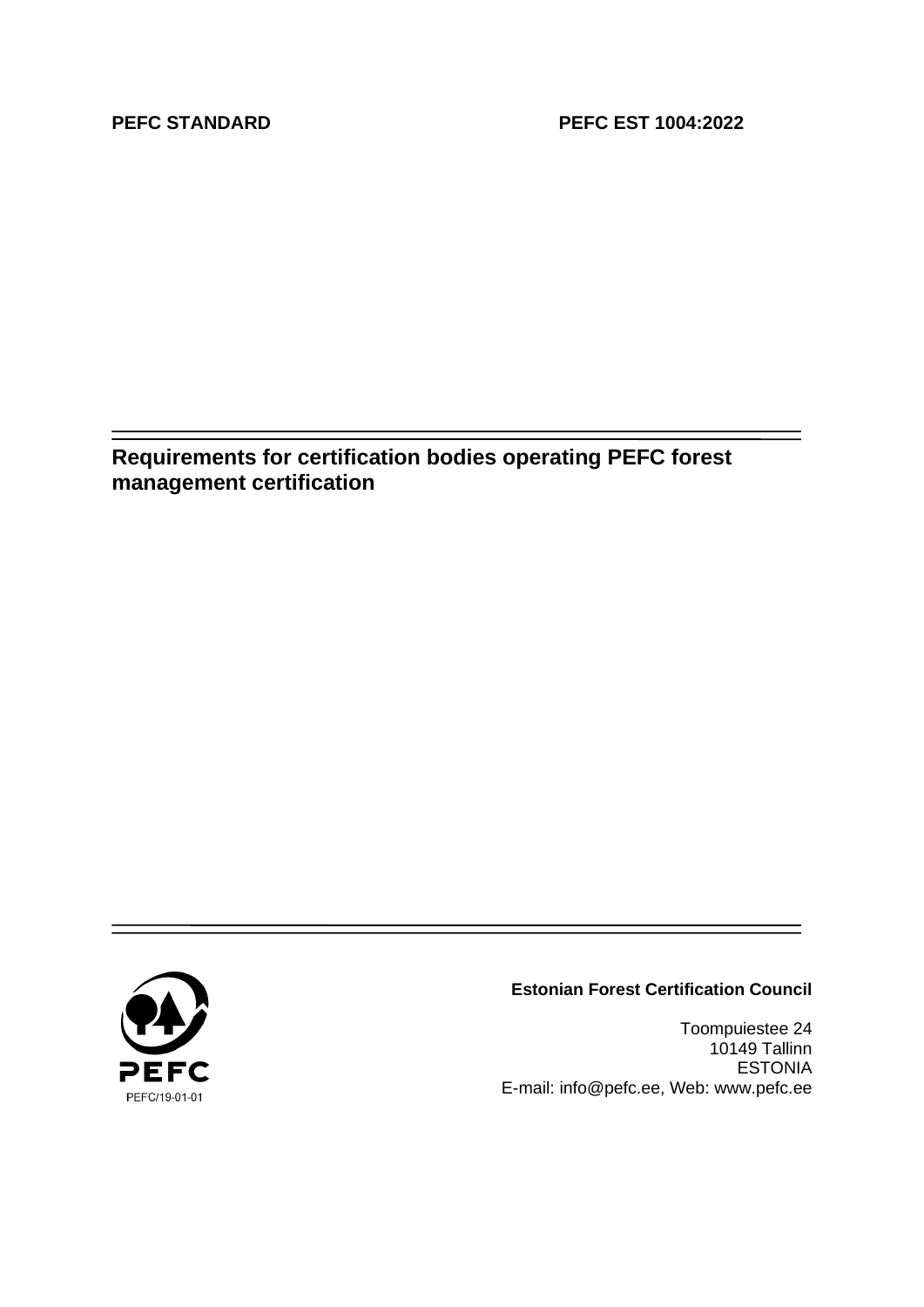### **Copyright notice**

© Estonian Forest Certification Council NGO 2022

This standard is protected by copyright owned by the NGO Estonian Forest Certification Council. This document is freely available from the Estonian Forest Certification Council website [www.pefc.ee.](http://www.pefc.ee/)

No part of this standard may be changed, reproduced or copied in any form or by any means for commercial purposes without the permission of the Estonian Forest Certification Council.

The official version of this document is Estonian; however, the document has been translated into English. In case of any doubt the English version is definitive. The translation of this document can be obtained from the Estonian Forest Certification Council or from the website www.pefc.org.

| <b>Document name:</b>                                     | Requirements for certification bodies operating PEFC<br>forest management certification |  |                  |  |  |
|-----------------------------------------------------------|-----------------------------------------------------------------------------------------|--|------------------|--|--|
| <b>Document title:</b>                                    | PEFC EST 1004:2022                                                                      |  |                  |  |  |
| <b>Approved by: Estonian Forest Certification Council</b> |                                                                                         |  | Date: 04.05.2022 |  |  |
| <b>Publication date: 05.05.2022</b>                       |                                                                                         |  |                  |  |  |
| Application date: 04.05.2023                              |                                                                                         |  |                  |  |  |
| <b>Transition date: 04.05.2024</b>                        |                                                                                         |  |                  |  |  |
| Date of next periodic review: 04.05.2027                  |                                                                                         |  |                  |  |  |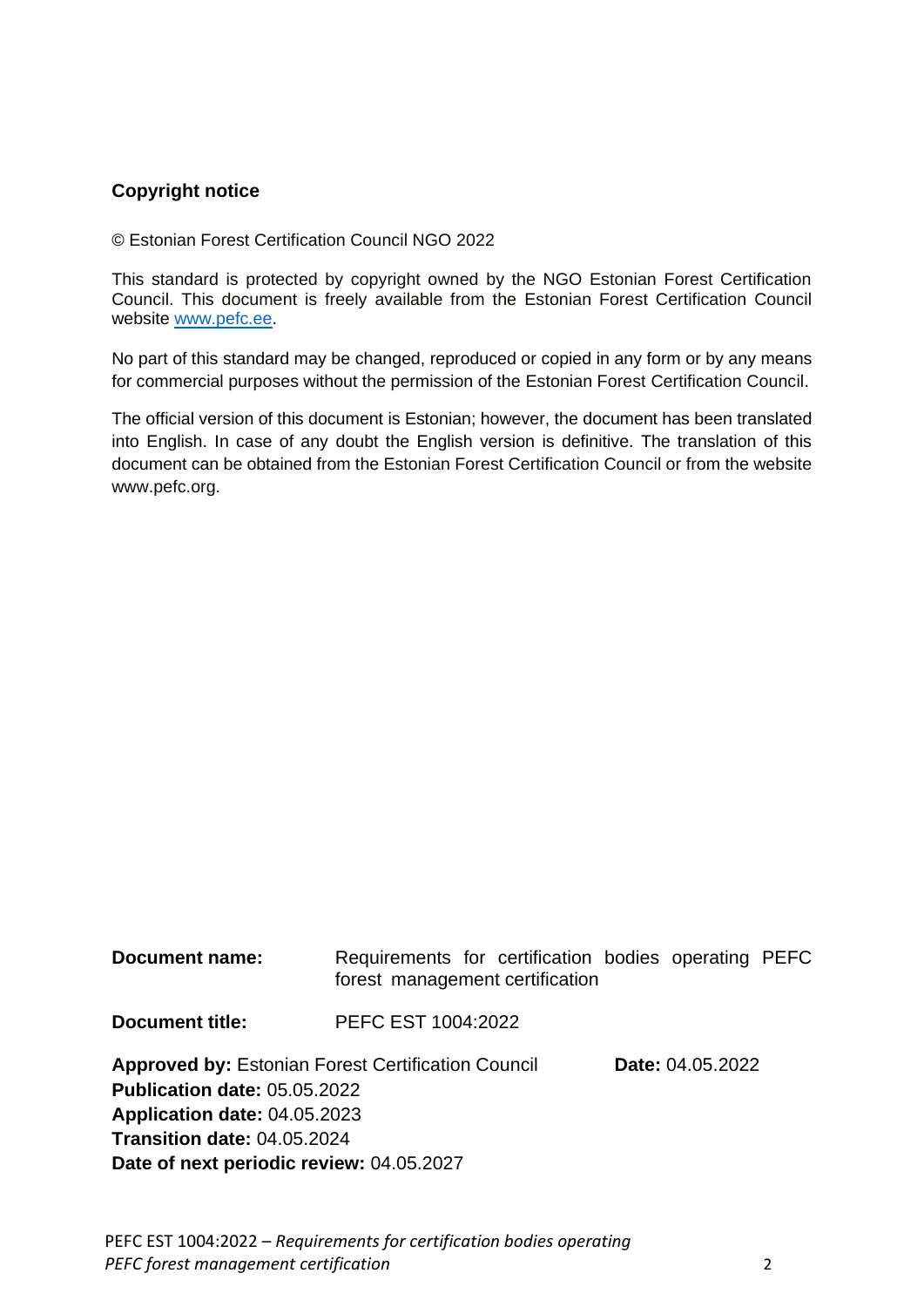# **Content**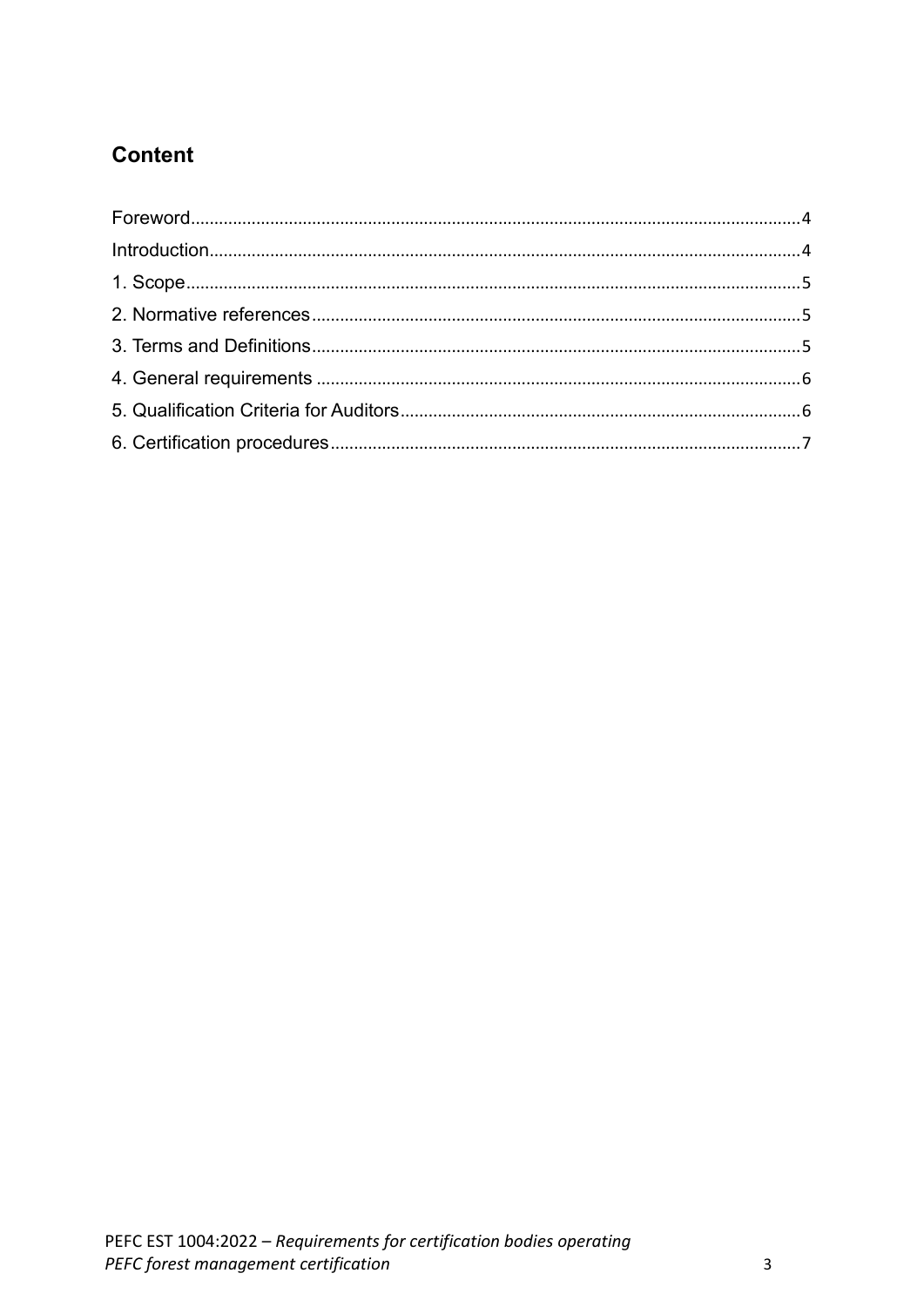### <span id="page-3-0"></span>**Foreword**

PEFC (Programme for the Endorsement of Forest Certification schemes) is an international forest certification system promoting ecologically, socially, economically and culturally sustainable forest management through forest management certification, chain of custody certification and labelling of forest-based products originating in certified forests.

Forest certification verifies the sustainable management and use of forests. PEFC certification supports society's goals for the sustainable use of forests and offers citizens a wide range of opportunities to enjoy forests. For companies and consumers PEFC assures the responsible origin of forest products.

PEFC Estonia - Estonian Forest Certification Council promotes and governs PEFC certification in Estonia and organises the standard setting of sustainable forest management in an open, transparent, consultative and consensus-based stakeholder process.

This standard is part of the series of PEFC EST standards owned by Estonian Forest Certification Council.

After the entry into force and the end of the transition period, this document replaces any previous versions of PEFC EST 2, PEFC EST 3 ja PEFC EST 4 standards.

The certification body shall comply with the requirements of this document when conducting certification / auditing against PEFC EST 1002:2022 and PEFC EST 1003:2022.

### <span id="page-3-1"></span>**Introduction**

Forest certification confirms that management in the defined forest area is in compliance with the requirements for sustainable forest management.

Together with certification of chain of custody of forest-based products the forest certification offers forest owners and other players of the supply chain opportunities to meet the demands of the markets.

This document specifies requirements for certification bodies. Compliance with these requirements is aiming to ensure that certification bodies operate forest management certification in a competent, consistent and impartial manner to enable certificates to be accepted at both national and international level.

Certification bodies' conformity with the requirements of this document is assessed and confirmed by an accreditation body that is a member of the International Accreditation Forum (IAF) and/or the European Co-operation for Accreditation (EA). Accreditation reduces risks for businesses and their customers by assuring that accredited certification bodies are competent to perform their work.

Accreditation bodies that are members of IAF and/or EA are required to operate to the highest standards and the certification bodies they accredit are required to comply with relevant international ISO standards and IAF documents for the application of those standards.

Forest certification in Estonia is considered as management system certification. Therefore, this document is based on the requirements of the standard ISO/IEC 17021-1 and provides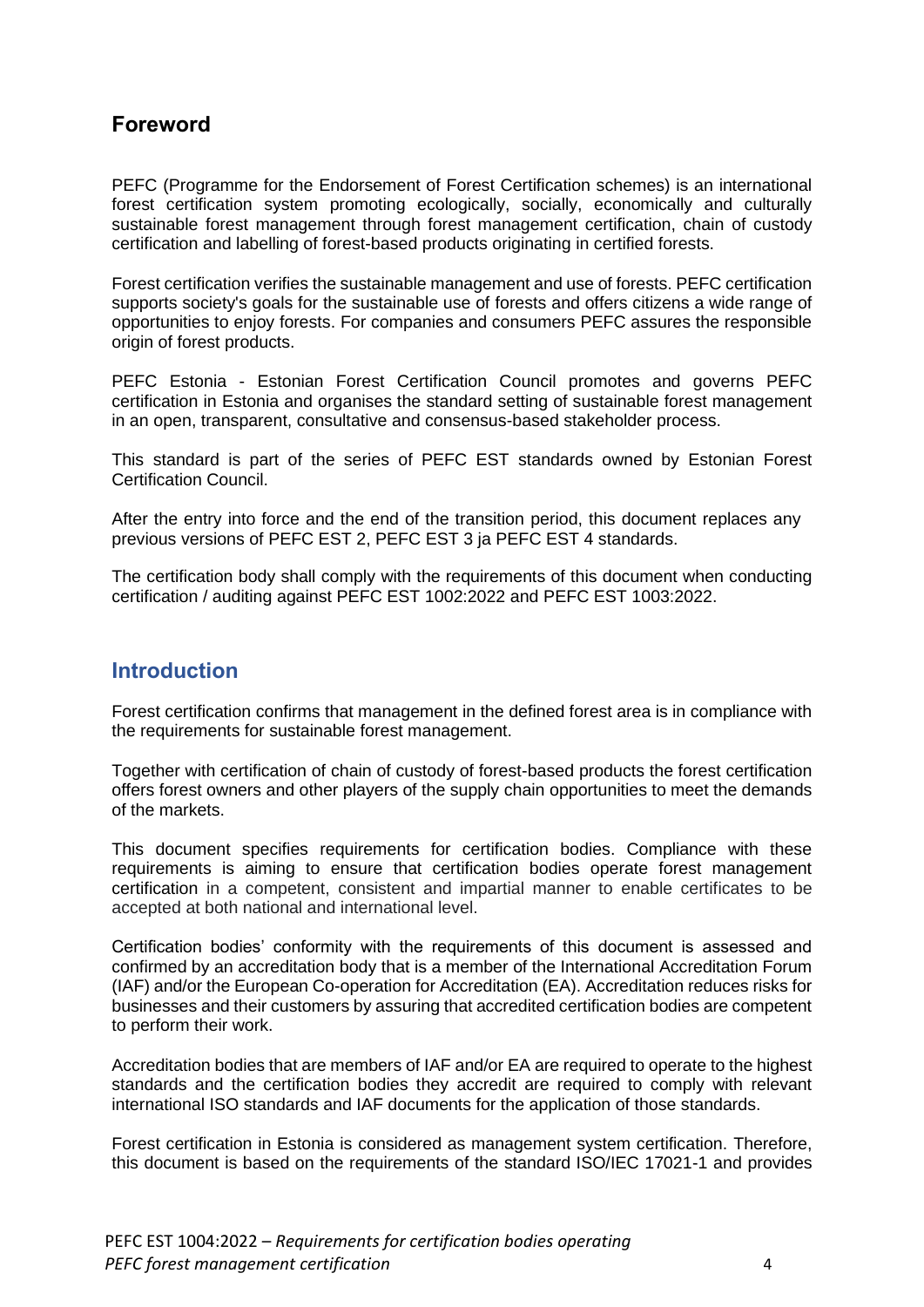additional requirements necessary for certification and auditing of forest management according to the Estonian Forest Certification scheme.

This document does not include the requirements of the standard ISO/IEC 17021-1 and other ISO or IAF documents which can be obtained from ISO, national standardisation organisations or the IAF.

## <span id="page-4-0"></span>**1. Scope**

**1.1** In addition to the requirements of the standard ISO/IEC 17021-1 and the related IAF documents, the document provides additional requirements for certification bodies operating forest management certification against the scheme of Estonian Forest Certification.

## <span id="page-4-1"></span>**2. Normative references**

The following referenced documents are indispensable for the application of this document:

- ISO/IEC 17000, Conformity assessment Vocabulary and general principles
- ISO/IEC 17011, Conformity assessment General requirements for accreditation bodies accrediting conformity assessment bodies
- ISO/IEC 17021-1, Conformity assessment Requirements for bodies providing audit and certification of management systems – Part 1: Requirements
- ISO/IEC 19011, Guidelines for auditing management systems ISO/IEC 19011:2018
- PEFC EST 1002:2022, Group forest management certification Requirements
- PEFC EST 1003:2022, PEFC Estonia Sustainable forest management Requirements
- PEFC ST 2001:2020, PEFC Trademarks Rules Requirements

For both dated and undated references, the latest edition of the referenced document (including any amendment) applies.

### <span id="page-4-2"></span>**3. Terms and Definitions**

For the purposes of this document, the terms and definitions given in ISO/IEC 17000, ISO/IEC 17021-1 and the following apply.

#### **Accredited certificate**

A certificate issued by a certification body within the scope of its accreditation which bears the accreditation body's symbol.

#### **EFCC (also PEFC Estonia)**

Estonian Forest Certification Council

#### **Estonian forest certification scheme**

A set of standards of PEFC Estonia. The forest certification scheme includes PEFC Estonia Sustainable Forest Management Standard, Group Certification Standard and PEFC Trademark Standard.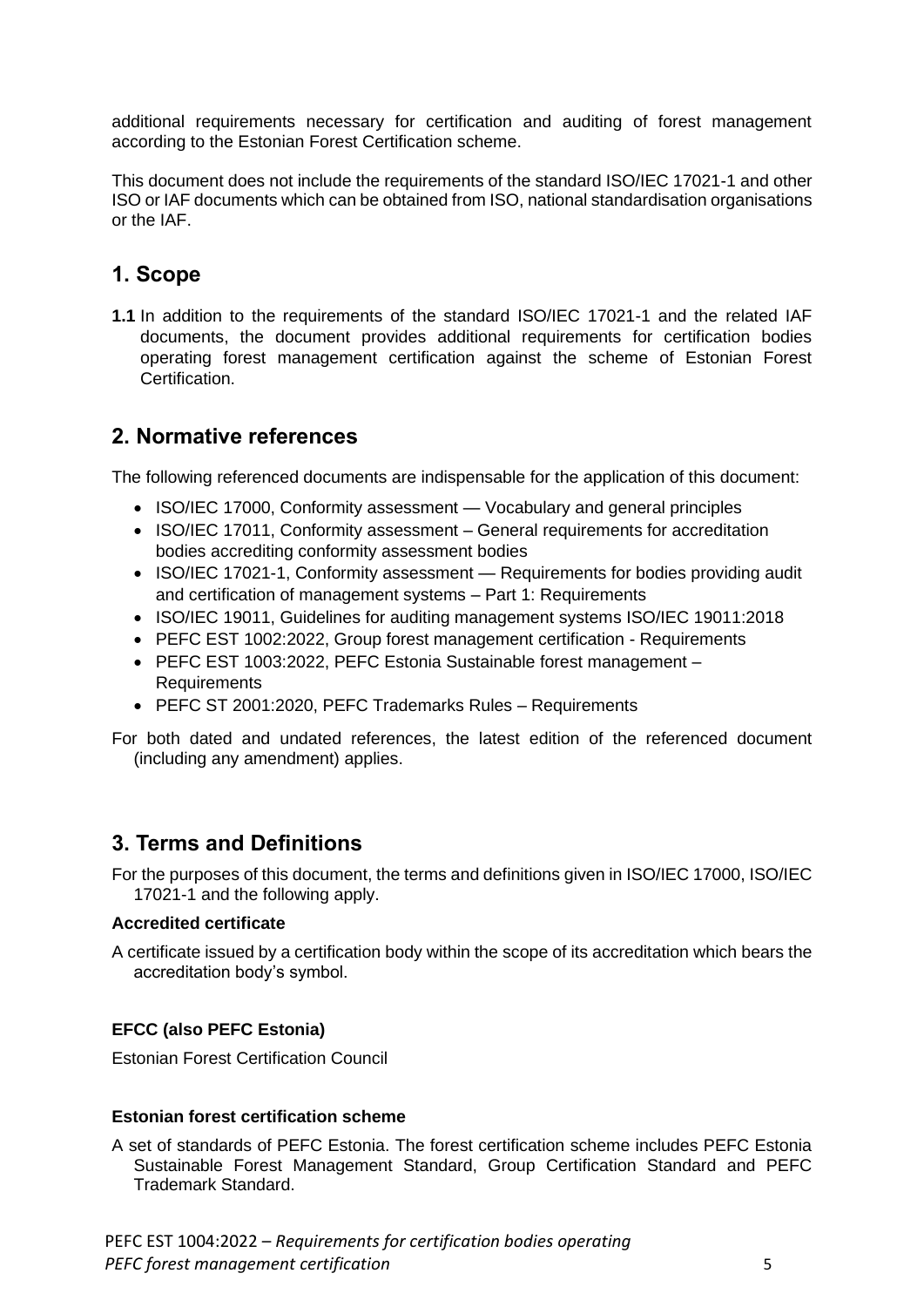# <span id="page-5-0"></span>**4. General requirements**

- 4.1 The certification body shall comply with the requirements of the standard ISO/IEC 17021- 1, relevant IAF documents and this document.
- 4.2 The certification body shall have:
	- a) a good knowledge of the Estonian Forest Certification scheme;
	- b) technical competence in forest management and its economic, social and environmental impacts. The professional expertise in forest management and its economic, social and environmental impacts shall be demonstrated on the basis of certification experience in the relevant field and relevant vocational or higher education in forestry and two-year work experience in the field of forestry of the staff;
	- c) documented procedures and methods.
- 4.3 The certification body shall be accredited on the basis of ISO/IEC 17021-1 by a national accreditation body that is a member of the European Co-operation for Accreditation and that complies with the requirements of ISO/IEC 17011 and other documents approved by the IAF. The scope of the accreditation shall include references to the Estonian forest certification scheme (PEFC EST 1002:2022, PEFC 1003:2022 and PEFC 2001:2020).
- 4.4 The certification body shall conduct the forest management certification within the scope of its valid accreditation. Each issued forest management certificate shall have reference to the accreditation (accreditation symbol or text).
- 4.5 The certification body shall have the right to notify EFCC of certification and sign a notification contract with Estonian Forest Certification Council.
- 4.6 The certification body shall provide EFCC with a consent to make the information about the PEFC notification, its contact details and the scope of valid accreditation publicly available and submit the information to EFCC for publishing.
- 4.7 The certification body shall inform its clients about payment practices set by EFCC for the certificate holders and the procedure for concluding a contract for the use of the PEFC trademark requirements.

# <span id="page-5-1"></span>**5. Qualification Criteria for Auditors**

- 5.1 Auditors shall fulfil the general criteria for management system auditors defined in ISO 19011.
- 5.2 Auditors shall have good knowledge of the Estonian forest certification scheme.
- 5.3 Auditors shall have general knowledge of forest management and its economic, social and environmental impacts. The professional expertise in forest management and its environmental impacts shall be demonstrated on the basis of relevant vocational or higher education in forestry and two-year work experience in the field of forestry.
- 5.4 Auditors shall have knowledge of the certification process and audit requirements and the skills to perform audits.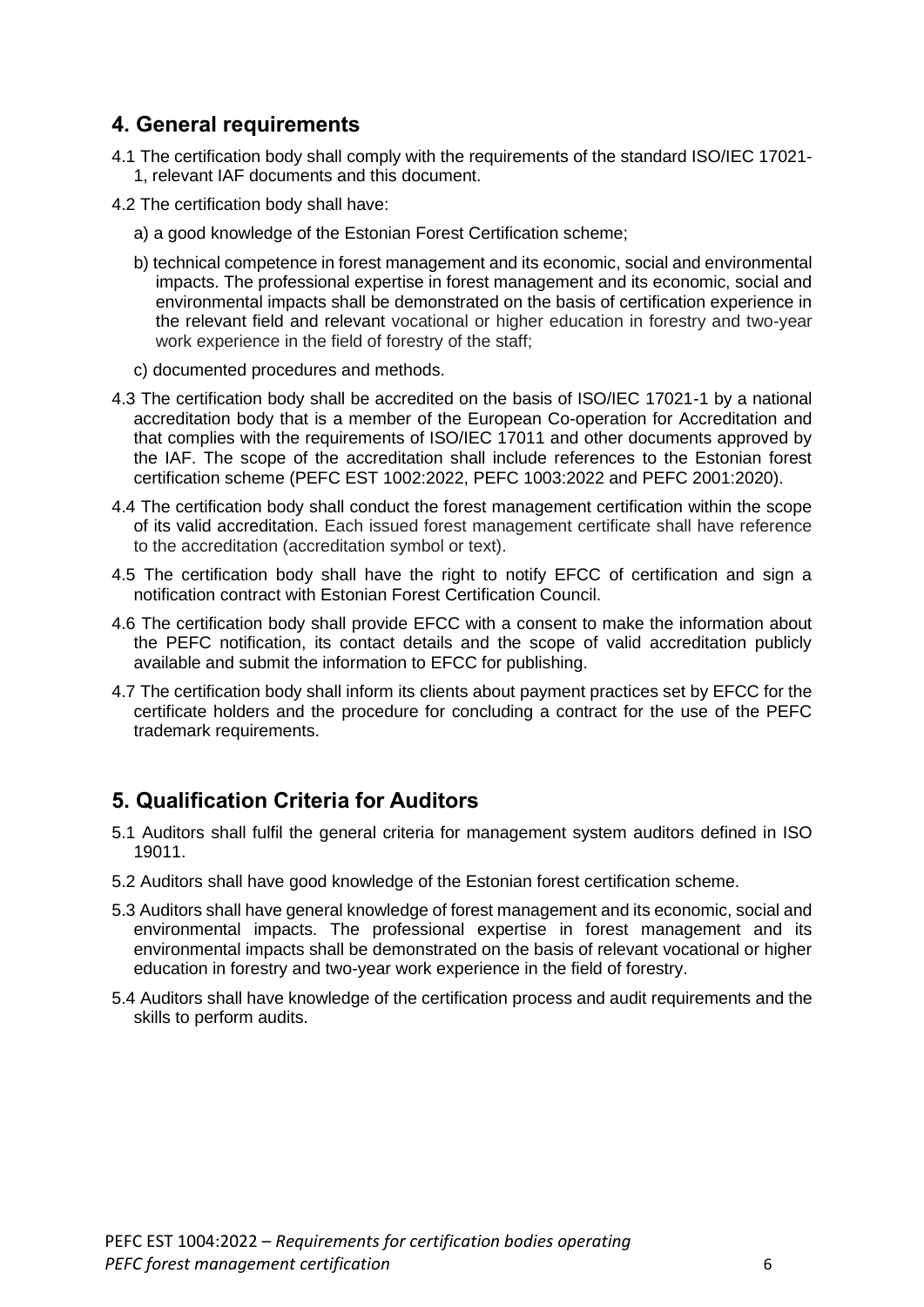## <span id="page-6-0"></span>**6. Certification procedures**

#### **6.1 Phases of the Certification Process**

6.1.1 The certification process shall consist:

- a) the auditee shall submit an application to the certification body confirming that he/she complies with all the requirements of the scheme;
- b) review of the application and the available material by the certification body;
- d) the first phase of the certification audit (focusing on assessing the documents) and the second phase of the certification audit (in the certification area);
- e) technical review/decision by the certification body,
- f) surveillance audits.
- 6.1.3 The certification body shall review of the application and documentation submitted by the client, and conduct the audit to ensure that the certification requirements are well understood, adequately taken into account and appropriately applied by the client and its units.

### **6.2 Auditing**

6.2.1 General Principles

- 6.2.1.1 The applied auditing procedures shall meet the requirements of ISO/IEC 19011.
- 6.2.1.2 The auditing criteria shall include PEFC EST 1002:2022, PEFC EST 1003:2022 and also PEFC ST 2001:2020 in case the client uses PEFC trademarks.
- 6.2.1.3 The audit team shall include at least one auditor with qualifications specified in clause 5. Technical experts may complement the competence of the auditors.
- 6.2.1.4 The audit shall include the following phases:
	- a) initial meeting;
	- b) collection of audit evidence;
	- c) evaluation of audit evidence;
	- d) final meeting.
- 6.2.1.5 The audit team shall collect audit evidence that is adequate to evaluate the conformity of client's operations to the certification requirements. In the final meeting, the audit results of all the audited units are collectively presented to the client. The evaluation results based on the audit evidence (especially those relating to nonconformities) shall be reviewed with the auditee.
- 6.2.1.6 The audit results shall be documented in the audit report. The results of the audit which are not in conformity with the audit criteria shall also be documented in the audit report.
- 6.2.1.7 The audit evidence to determine the conformity to the forest management standard shall include relevant information from external parties (e.g government agencies, community groups and other organizations, etc.) as appropriate.
- The audit shall, amongst other relevant information, include sufficient consultation with external parties to ensure that all relevant issues related to the compliance with the requirements of the standard are identified.